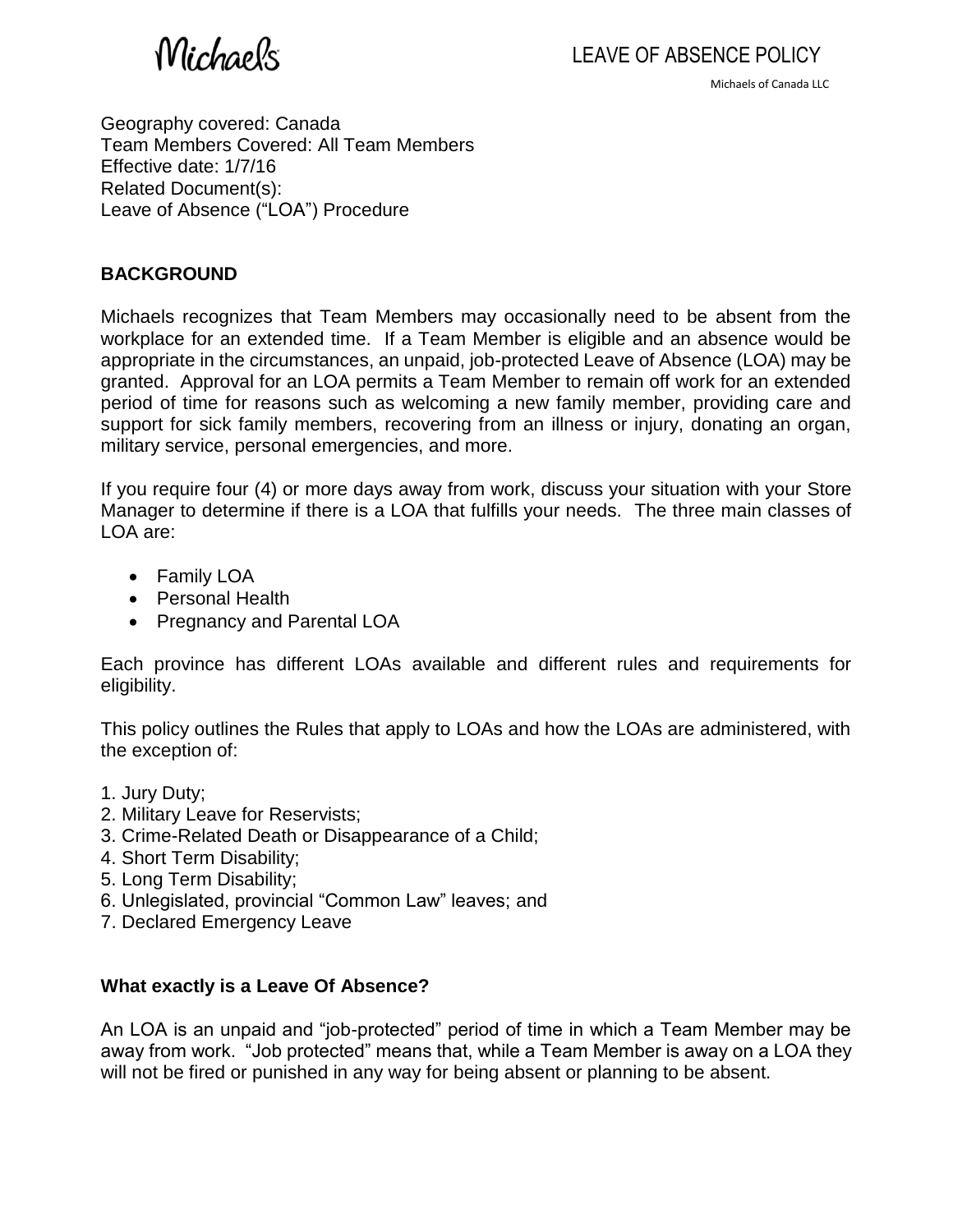When a Team Member returns to work after an LOA they will be returned to the same position they held before they took a LOA if it still exists. If their position no longer exists they will be returned to a position comparable to the one they held prior to their LOA. In the event that the Team Member will return to work in a different position from the one previously held they will be notified prior to the end of their LOA.

The LOAs that are discussed in this policy are based on provincial labour and employment laws. As a result, different leaves are available in each province and, where two or more provinces have similar categories of LOA, the details may vary. Additionally, the entitlement requirements may not be the same. As a result, for each category of LOA, a chart has been provided to outline the applicable rules for each province.

Relevant Definitions:

| <b>Accommodation</b>   | If a Team Member is not totally disabled but is unable to perform<br>the essential duties of their employment on a continual basis,<br>Michaels will make reasonable efforts to provide accommodation.<br>The Team Member is expected to participate fully in the attempt to<br>find an acceptable accommodation.<br>Accommodation will vary based on the situation and may include<br>limiting hours, a graduated return to work, or an alternate position<br>for which the Team Member is qualified.                                                                                                                                                                                                                                               |
|------------------------|------------------------------------------------------------------------------------------------------------------------------------------------------------------------------------------------------------------------------------------------------------------------------------------------------------------------------------------------------------------------------------------------------------------------------------------------------------------------------------------------------------------------------------------------------------------------------------------------------------------------------------------------------------------------------------------------------------------------------------------------------|
| <b>CBML</b>            | CBML is the third-party administrator that manages the LOA Policy<br>as an agent of Michaels. In its role as a third party administrator,<br>CBML manages requests and makes recommendations to the<br>Any decisions are made by Michaels in their sole<br>Company.<br>discretion.                                                                                                                                                                                                                                                                                                                                                                                                                                                                   |
| <b>Confidentiality</b> | CBML may require information from health care providers in<br>support of LOA management. An example of this is the health<br>information contained in a medical certificate provided in support<br>of a Team Member's return to work. Only information related to the<br>Team Member's ability to work, expected return date, or with<br>respect to accommodation of illness or disability will be shared with<br>Michaels. CBML will not provide medical information, including<br>diagnoses, to Michaels or any other third party without written<br>consent, except when in the opinion of CBML, the information is<br>required for reasons affecting the health and safety of the Team<br>Member or the workplace, or as may be required by law. |
| <b>Consent</b>         | All Team Members must give written Consent to permit the sharing<br>of information, including medical information, between CBML,<br>CBML's agents, Michaels, and any of the employee's health care<br>providers. This requirement for written Consent is satisfied when<br>a Team Member completes and returns the LOA Application form.                                                                                                                                                                                                                                                                                                                                                                                                             |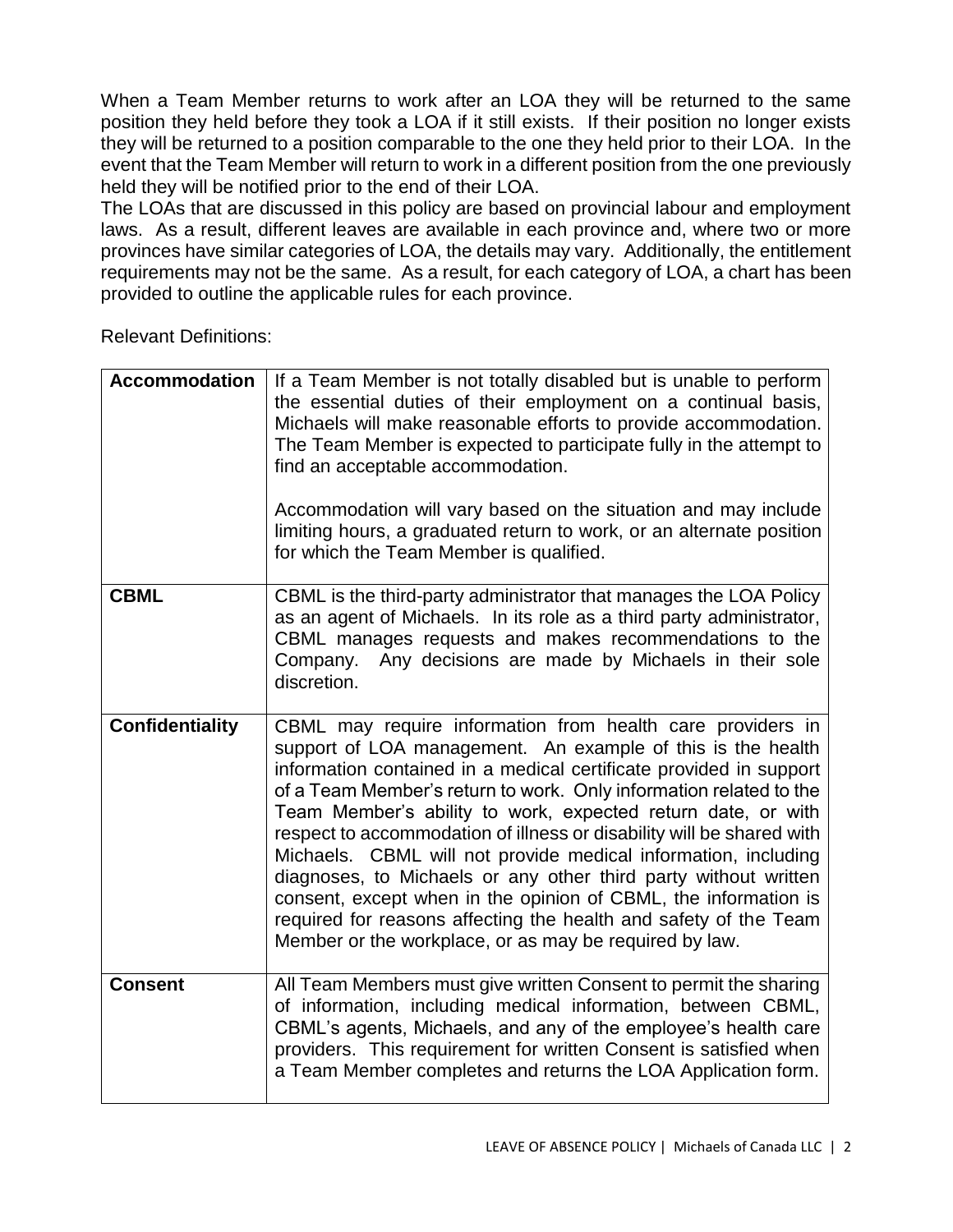| <b>Early Return</b>     | Requests for early return from LOA may be made with appropriate                                                                 |
|-------------------------|---------------------------------------------------------------------------------------------------------------------------------|
|                         | notice. This notice period will depend on the LOA and the province                                                              |
|                         | and is provided in the charts that follow each Policy. This required                                                            |
|                         | notice period is expressed as the number of weeks before the end<br>of the LOA that the Team Member must provide notice.        |
|                         |                                                                                                                                 |
|                         |                                                                                                                                 |
| <b>Eligibility</b>      | All Team Members are entitled to apply for a LOA on their first day                                                             |
|                         | This includes Full-time, Part-time, Seasonal,<br>of employment.                                                                 |
|                         | Contract, temporary and permanent Team Members.                                                                                 |
|                         | Some LOAs require that the Team Member has worked for                                                                           |
|                         | Michaels for a minimum amount of time in order to be eligible. This                                                             |
|                         | requirement depends on the type of LOA and the province in which                                                                |
|                         | the Team Member makes the request.                                                                                              |
| <b>Essential Duties</b> | Essential duties are the ones that are basic and necessary to the                                                               |
|                         | Team Member's occupation. If a duty is performed infrequently or                                                                |
|                         | doesn't require the training or skills possessed by the Team                                                                    |
|                         | Member, it is unlikely to be seen as essential.                                                                                 |
|                         |                                                                                                                                 |
| <b>Evidence</b>         | Some LOAs require that the Team Member provide proof of the                                                                     |
|                         | situation that grounds their entitlement. This may take the form of                                                             |
|                         | a medical certificate, or any other evidence that is appropriate in                                                             |
|                         | the circumstances. The existence of this requirement depends on                                                                 |
|                         | the type of LOA and the province in which the request is made.                                                                  |
| <b>Extension</b>        | Requests to extend a LOA will be treated procedurally like a new                                                                |
|                         | request. Outside of an emergency situation, appropriate notice                                                                  |
|                         | and evidence must be provided. The requirements will depend on                                                                  |
|                         | the type of LOA and the province in which the request is made. For                                                              |
|                         | example, a parent on a parental LOA may extend their LOA by<br>providing written notice a minimum of four weeks before the last |
|                         | day of their original LOA.                                                                                                      |
|                         |                                                                                                                                 |
|                         | LOAs and LOA extensions will be denied where a Team Member's                                                                    |
|                         | absence is a result of their decision not to participate in a<br>reasonable return to work program that accommodates medical    |
|                         | limitations after an illness or injury.                                                                                         |
| <b>Frequency</b>        | A Team Member is entitled to take any and all LOAs to which they                                                                |
|                         | are entitled. There is no maximum number of LOAs that may be                                                                    |
|                         | requested or taken per year if the Team Member is entitled to more                                                              |
|                         | than one.                                                                                                                       |
| <b>Group Benefits</b>   | The rules governing payment of benefit premiums while on LOA<br>differ per province. Depending on the province, the Team Member |
|                         | may be required to continue paying their own portion of the                                                                     |
|                         | premium payments and also pay Michaels portion while they are                                                                   |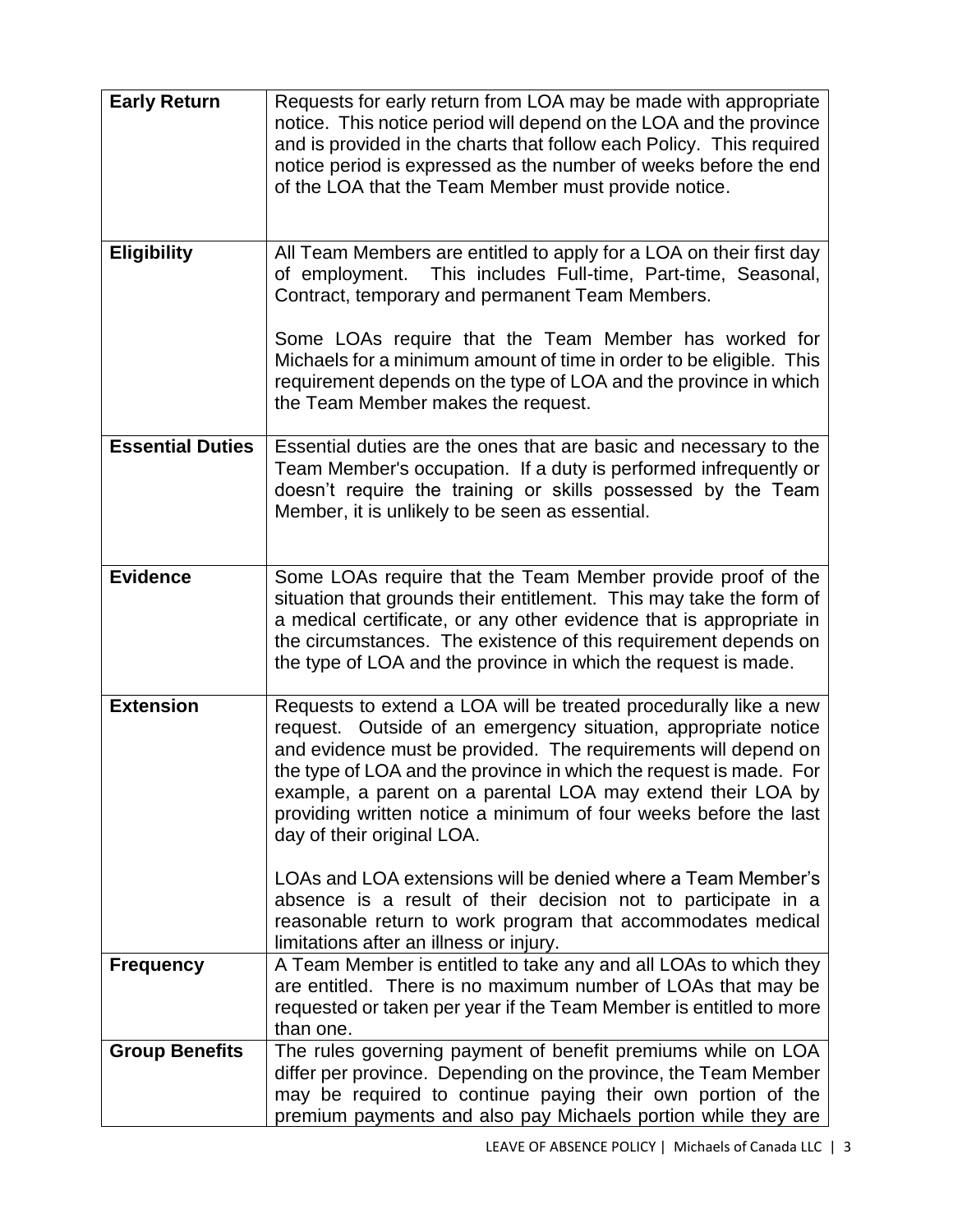|                                      | on a LOA. Alternatively, they may only have to continue paying<br>their own portion according to the usual schedule.                                                                                                                                                                                                                                                                                                                                                                                                                                                                                                                                                                                              |
|--------------------------------------|-------------------------------------------------------------------------------------------------------------------------------------------------------------------------------------------------------------------------------------------------------------------------------------------------------------------------------------------------------------------------------------------------------------------------------------------------------------------------------------------------------------------------------------------------------------------------------------------------------------------------------------------------------------------------------------------------------------------|
|                                      | The Team Member must ensure that they are aware of the details<br>in their province of residence before they leave on a LOA or, in the<br>case of an emergency, as soon as possible after their absence<br>begins.                                                                                                                                                                                                                                                                                                                                                                                                                                                                                                |
| Impairment                           | Impairment is any loss or abnormality of<br>psychological,<br>physiological, or anatomical structure or function.                                                                                                                                                                                                                                                                                                                                                                                                                                                                                                                                                                                                 |
| <b>Maximum LOA</b>                   | Unless prohibited by law, the maximum combined time that a Team<br>Member will be granted under this policy is one year, with the<br>exception of Quebec.                                                                                                                                                                                                                                                                                                                                                                                                                                                                                                                                                         |
| <b>Medical</b><br><b>Certificate</b> | A medical certificate is documentary evidence of the opinion of a<br>medical practitioner.<br>Depending on the province, Medical<br>Certificates may only be accepted from specified practitioners. An<br>example of this is a requirement for a "Physician's Certificate" or a<br>Midwife's Report, rather than a Medical Certificate.                                                                                                                                                                                                                                                                                                                                                                           |
| <b>Non-Compliance</b>                | Team Members are expected to comply with the LOA Policy and<br>Procedures. If they do not, they will be viewed as non-compliant.<br>Non-compliance<br>with<br>the<br>policy, procedures,<br>the<br>or<br>accommodation process may result in the denial of the LOA<br>request and/or disciplinary action, up to and including termination.                                                                                                                                                                                                                                                                                                                                                                        |
| <b>Notice Period</b>                 | For many types of LOA there is a minimum amount of notice that<br>must be given outside of an emergency. These minimum notice<br>periods vary by LOA and by province. For example, a Team<br>Member who lives in British Columbia is meant to provide four<br>weeks' notice, in writing, prior to starting a Pregnancy or Parental<br>LOA. The notice required for the same type of LOA in Alberta is<br>six weeks, though team members will be eligible to leave "as soon<br>as is reasonable," even if this is less than two weeks.<br>Michaels request that, in the absence of a provincial minimum<br>notice period, Team Members provide notice a minimum of two<br>weeks before they intend to start a LOA. |
|                                      | A minimum amount of notice must also be provided where a Team<br>Member wishes to return to work earlier than the date stated on<br>their original application for LOA.                                                                                                                                                                                                                                                                                                                                                                                                                                                                                                                                           |
| <b>Physician</b>                     | "Physician" may be read to include physicians, dentists, and clinical<br>psychologists only.<br>The health care practitioner must be<br>accredited by the appropriate College.                                                                                                                                                                                                                                                                                                                                                                                                                                                                                                                                    |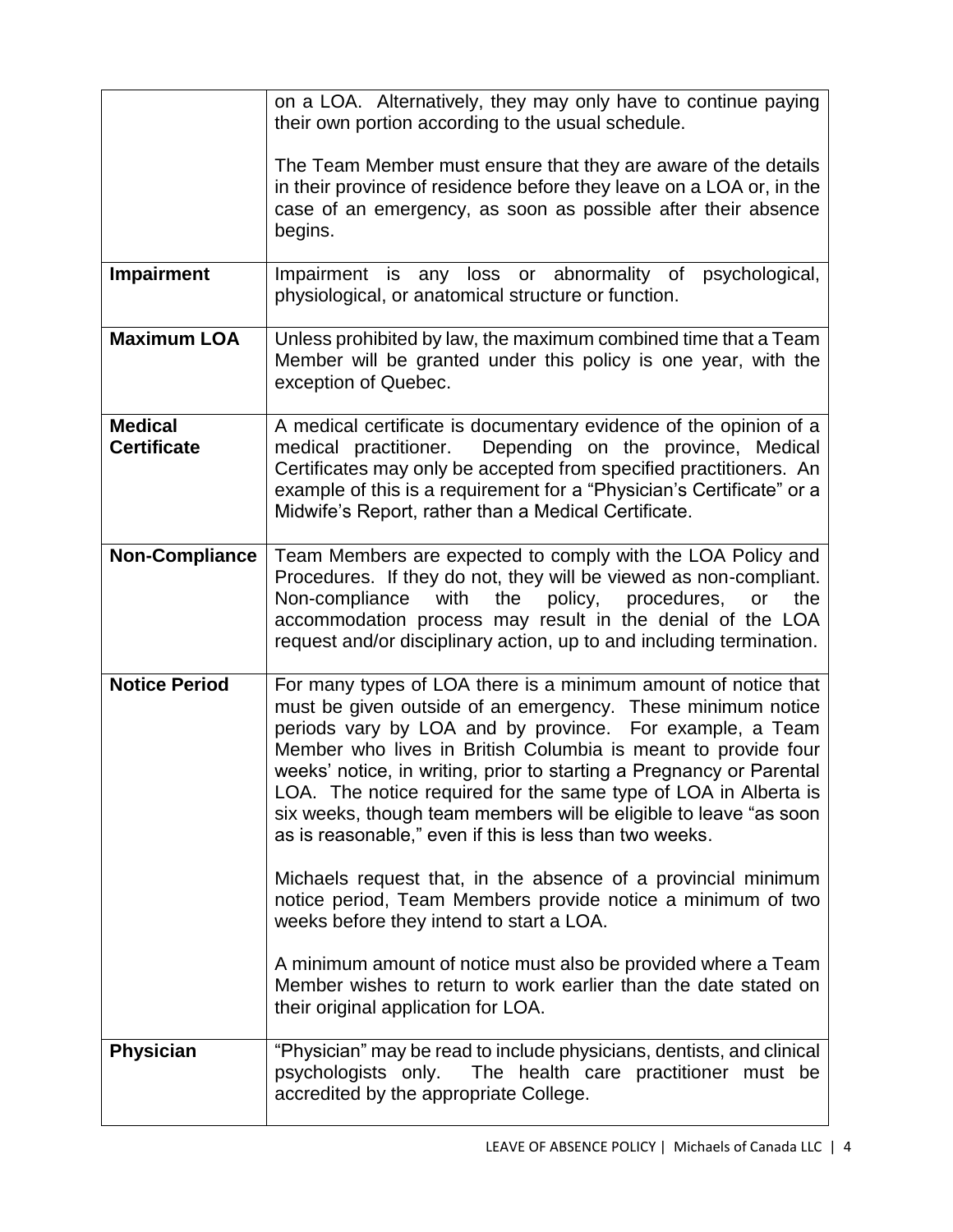| <b>Return to Work</b>                    | Team Members may be required to provide medical documentation<br>indicating that they are fit to return to work before their LOA ends.<br>If an accommodation or restrictions are requested, further medical<br>evidence may be required in order to facilitate the accommodation<br>process.<br>In the event that the Team Member on Unpaid LOA does not return<br>to work on the agreed upon return date, the Team Member will be<br>deemed as having resigned their employment.                                                                                           |
|------------------------------------------|------------------------------------------------------------------------------------------------------------------------------------------------------------------------------------------------------------------------------------------------------------------------------------------------------------------------------------------------------------------------------------------------------------------------------------------------------------------------------------------------------------------------------------------------------------------------------|
| <b>Start of LOA</b>                      | The date on which CBML determines the leave to have started. In<br>some cases this is the first full day of absence. In other types of<br>LOA, the Start of LOA is the first day of the week in which the first<br>day of absence occurred.                                                                                                                                                                                                                                                                                                                                  |
| <b>Sick Days</b>                         | Team Members accrue paid sick days based on service. These<br>sick days are not related to the Personal Health LOA referred to in<br>the LOA Policy. Though Team Members must provide notice when<br>they are or will be absent, they needn't request a LOA based on<br>personal illness or injury unless they will be absent for greater than<br>3 days.                                                                                                                                                                                                                    |
| <b>Termination</b><br>of l<br><b>LOA</b> | LOA will be suspended or terminated when:<br>the Team Member is no longer eligible for any LOA;<br>in the absence of a continuing emergency, the Team<br>$\bullet$<br>Member does not provide sufficient evidence to support<br>entitlement to an LOA;<br>the Team Member is not complying with the LOA Policy;<br>$\bullet$<br>the maximum LOA duration has been reached;<br>$\bullet$<br>Michaels becomes aware that the Team Member is doing<br>$\bullet$<br>work for wage or profit, unless otherwise approved;<br>The Team Member quits;<br>the Team Member retires; or |
|                                          | the Team Member passes on.                                                                                                                                                                                                                                                                                                                                                                                                                                                                                                                                                   |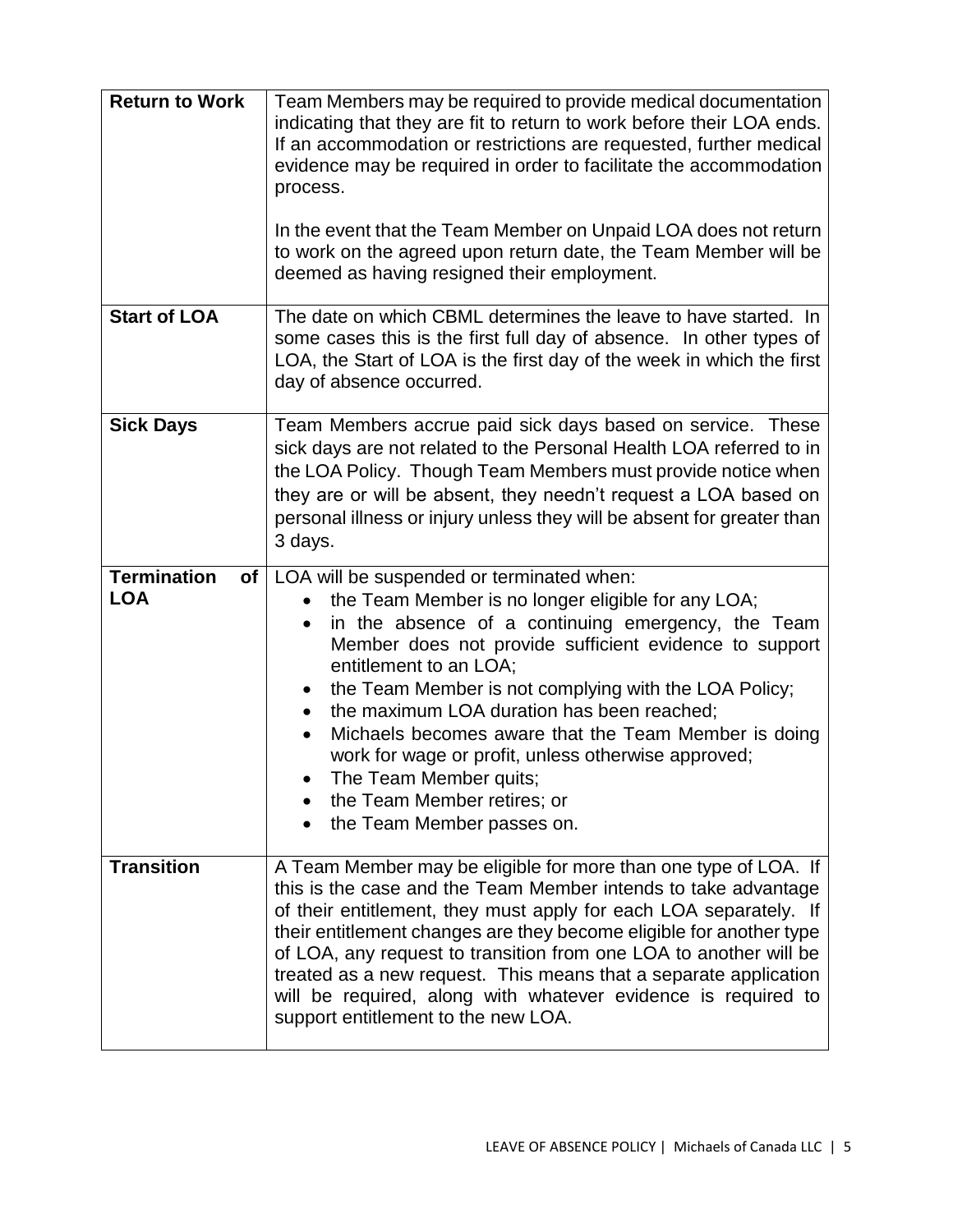### **In What Circumstances May a LOA be Taken?**

Though different types of LOA are available in each province, the LOAs to which this Policy applies break down into three categories. Leaves related to pregnancy, adoption and parenthood; leaves related to personal health and wellbeing; and leaves related to family responsibility. Details will be provided for each of these three categories, including service requirements, maximum leave duration, and any rules regarding when a leave must commence or end.

#### **Who May Take a LOA?**

A Team member may take a Leave of Absence if they are eligible to apply for the leave and their application is approved.

All Team Members may be considered for unpaid leaves, regardless of whether they are full-time, part-time, seasonal, permanent, or contract/seasonal Team Members. All leaves are subject to approval by Michaels HR. Approval will depend on whether or not the Team Member satisfies the eligibility requirements of the LOA and provides the required documentation within the allotted period of time.

Team Members must provide notice of their intention to take an LOA. Ideally this notice would be given long before the intended leave is to begin and there are timing requirements in some jurisdictions for some leaves. Michaels is aware, however, that the circumstances surrounding an LOA request are sometimes beyond the control of the Team Member. In these cases, the Team Member must provide notice as soon as possible and may be required to provide a satisfactory explanation as to why advance notice was not possible.

Depending on the province and LOA, the Team Member may be required to provide documentary evidence to prove their entitlement. This may take the form of a medical certificate or evidence that is reasonable in the circumstances that they are eligible for an LOA. What is "reasonable" in the circumstances will depend on the facts of the situation, such as the duration of the leave requested, whether the Team Member has a pre-existing pattern of absences, whether any evidence is available, and the possible cost of the evidence.

Where a medical certificate is required, the certificate must come from a health practitioner qualified under the circumstances (which depend on the type and reason for the leave), must name the individual in question, and state that they fulfill the requirements of the type of LOA. The Team Member may be required to provide a copy of this medical certificate prior to the approval of the requested leave.

### **Pay While on LOA**

The LOAs governed by this Policy are all unpaid, with any exceptions noted in the charts provided. If you have paid time off (sick time or vacation time) available, you may use it to receive pay during your LOA. You will need to coordinate this with your manager as payment of paid time off is not automatic.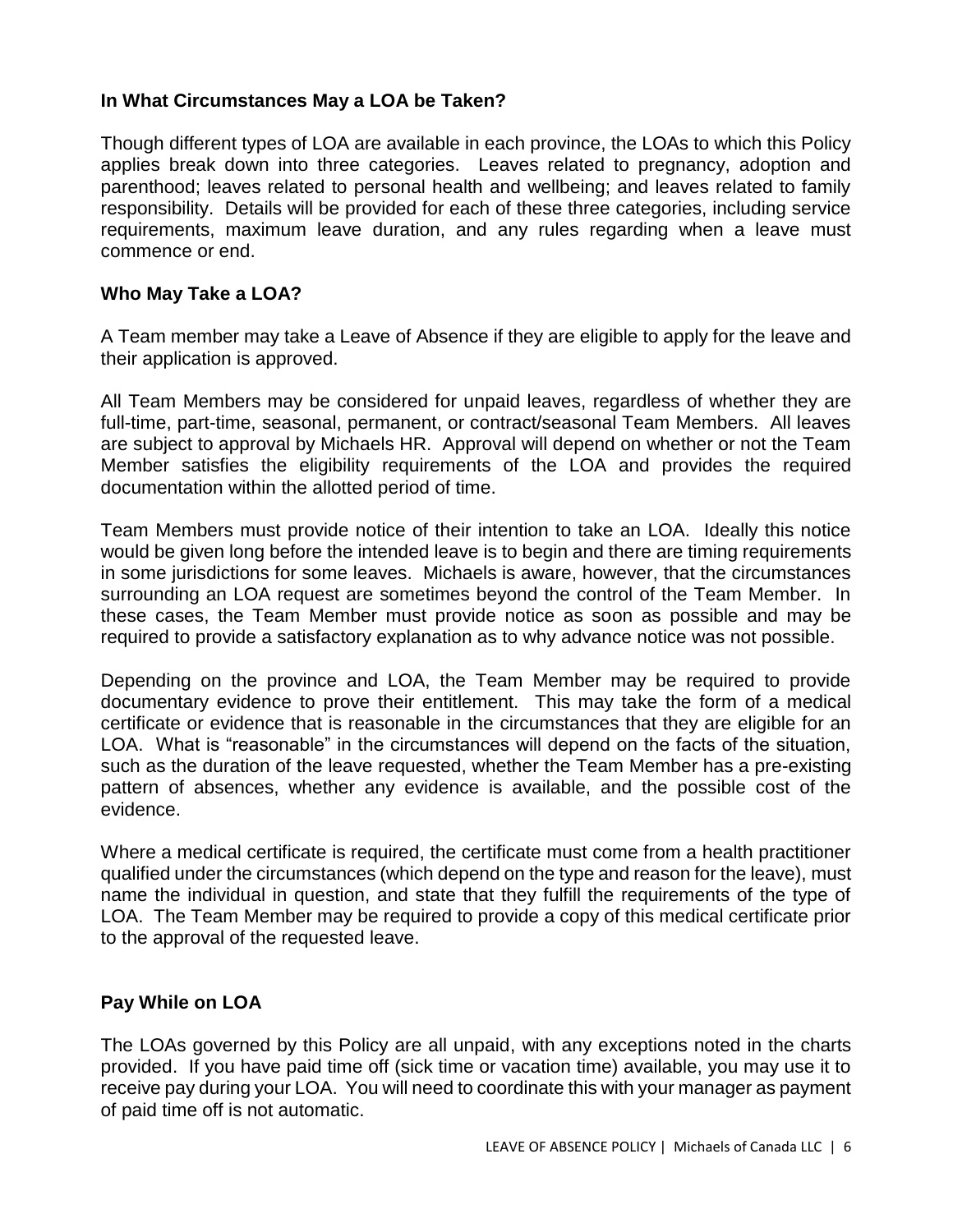Paid time off may be used in the following ways:

- Vacation time may be used for Pregnancy and Parental LOA
- Vacation time and/or sick time may be used for either Personal Health LOA, or for a Family LOA that requires a Team Member to be absent from work in order to care for a seriously ill child, spouse, or parent.

Depending on the province, a variety of benefits may be available to a Team Member on leave. It is the responsibility of each Team Member to ensure that they know their options.

# **Short Term Disability ("STD") Benefits and Pay**

If a Team Member is requesting a LOA for their own serious health condition and is enrolled in STD coverage, they should apply for STD benefits as well as a LOA. If approved, STD Benefits provide 66 2/3% of a Team Member's normal pay while on LOA. STD starts after a 7-day waiting period. The waiting period is zero if due to an accidental injury caused by an unforeseen event, and your total disability will begin within 30 calendar days of your initial injury.

STD benefits amount to less than a Team Member's normal income and may be supplemented using available sick, vacation, and/or personal time off. STD benefits are subject to normal taxation.

For more information on your STD Benefits, call SunLife at 1-800-361-6212.

# **WSIB and LOA**

A Team Member who experiences a job-related injury or illness must report to their supervisor and Risk Management right away.

If eligibility for an LOA is a result of a work-related injury or illness, a Team Member may be eligible for Workers' Compensation. If an LOA is approved, this will run concurrently with a leave of absence for an on-the-job injury covered by Worker's Compensation, as allowed by the applicable law. As with STD benefits, Worker's Compensation Benefits may be supplemented with available sick, vacation or personal time off to a maximum of 100% of a Team Member's pay.

For information regarding Workers' Compensation claims, please contact your Injury Counselor at 972-409-1300.

### **Entitlements and Benefits while on LOA**

Depending on where a Team Member lives their entitlements while on LOA will vary.

LEAVE OF ABSENCE POLICY | Michaels of Canada LLC | 7 Team Members on LOA may have a right to continue to take part in benefit plans, including pension plans, life insurance plans, and extended health and dental plans. In some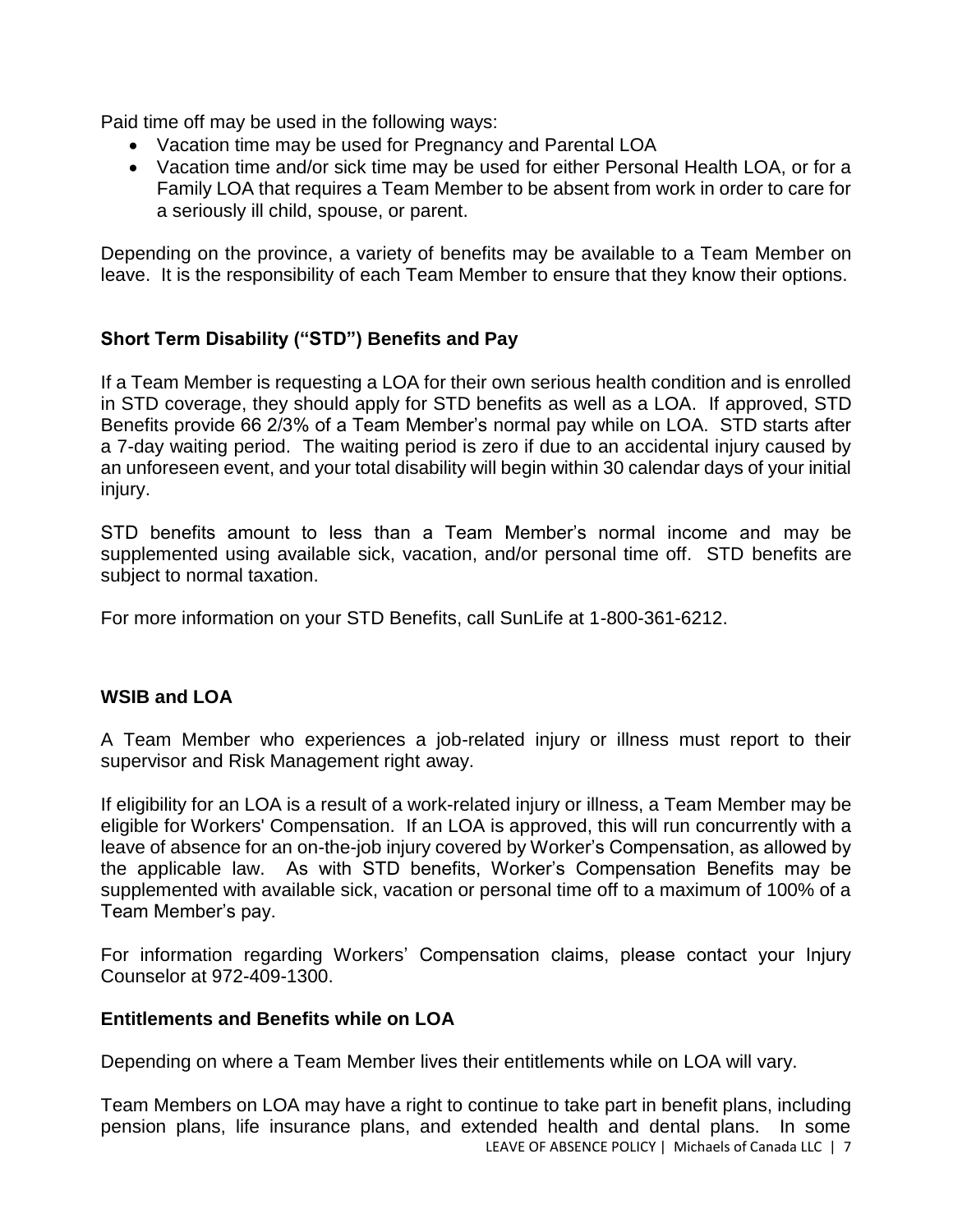provinces the Team Member will be required to pay the portion of the premiums that is contributed by Michaels during active service. In some provinces a Team Member will only be required to continue paying their own portion of the premiums according to the normal schedule.

In some provinces, all service-related entitlements (vacation time accrual, seniority, period of employment) continue during an LOA. In other provinces these entitlements are "rested" while the Team Member is away.

Where any leave of absence without pay has been granted, the Team Member will normally be required to pay the usual benefit premiums, pension contributions and other deductions that would normally be taken, but for the LOA.

Once CBML receives a Team Member's an application for a LOA, a letter that includes information about premiums due will be mailed by Michaels to the Team Member's home. Cheques should be made payable to Michaels Stores Inc. and should be mailed to: **Michaels Stores Inc., PO Box 847342, Dallas, TX 75284-7342, USA.** 

Team Members have a 30-day grace period in which to make premium payments. Michaels will provide written notification at least 15 days prior to the cancellation date to allow the Team Member to send payment. If payment is not received, benefits may be canceled.

If Team Members fail to pay their portion of insurance premiums while on a LOA, these premiums will be recovered from the Team Member on their return to active employment, unless prohibited by law. If a Team Member who has failed to pay their health premiums does not return from a LOA, Michaels leave, we will pursue legal remedies to recover any premiums paid by the company on the Team Member's behalf during any unpaid LOA.

### **Roles and Responsibilities**

It is Michaels' responsibility to:

- Attempt to return a Team Member to work at the end of an approved leave to the same position held immediately prior to the leave;
- If business needs require the position to be filled during the leave, the returning Team Member will be offered a comparable position that they are qualified to perform. If the Team Member declines the comparable position, this will be considered a voluntary resignation; and
- If a Team Member requires accommodation due to disability on their return to work, Michaels will make efforts to find an accommodation as required by law that is acceptable to the Team Member Team Member and Michaels.

It is the responsibility of the Team Member to:

• Provide notice of the impending absence and the reason for their absence using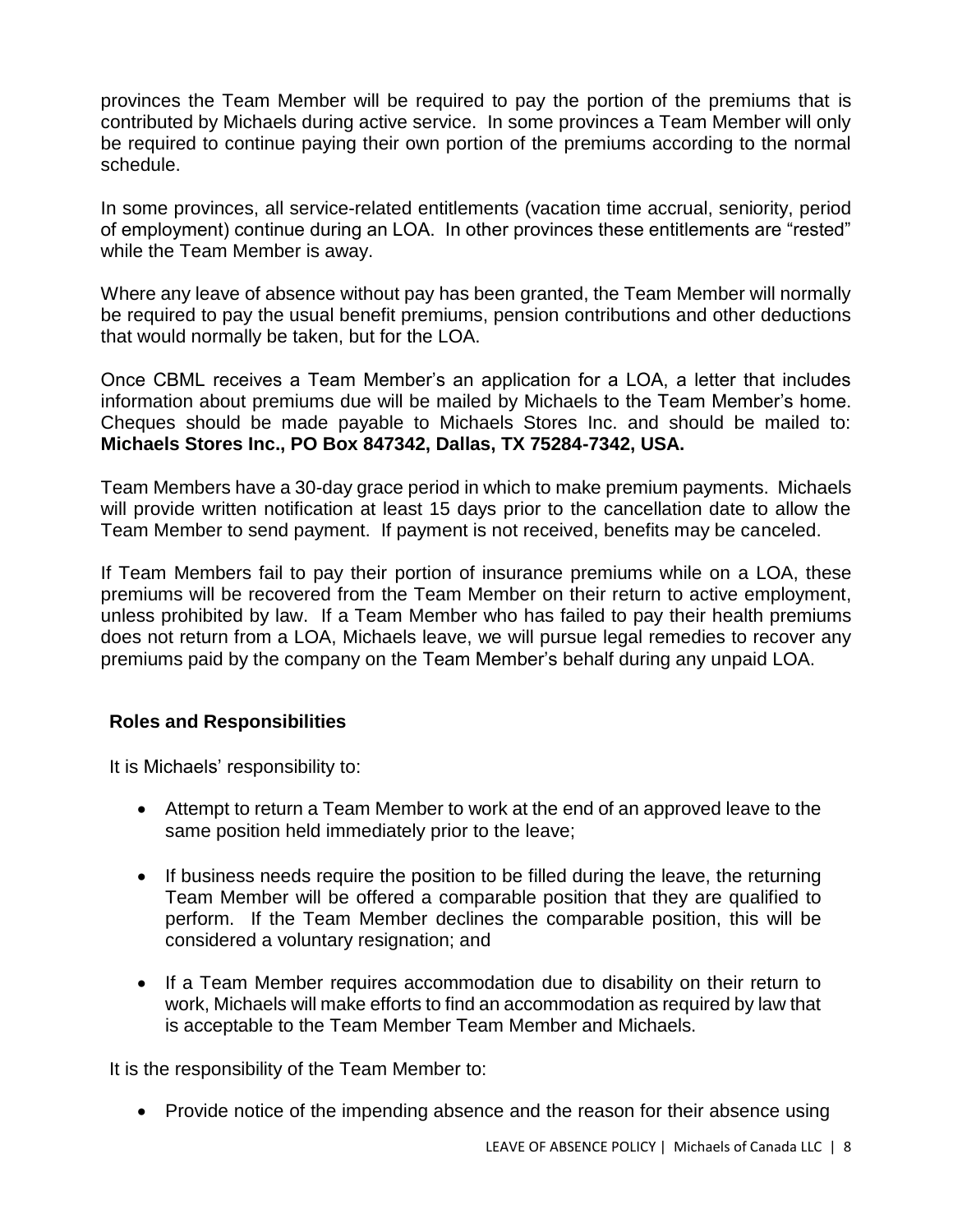the Leave of Absence Procedure;

- In an emergency, provide notice and any relevant evidence as soon as possible;
- In a case where the Team Member must be absent starting immediately, they must make an effort to communicate with their Store Manager and share the reason for their absence and anticipated return date;
- Comply with the LOA policy and procedure;
- Where applicable, provide a Medical Certificate or other evidence, as is appropriate in the circumstances;
- Where there is a cost associated with obtaining supporting documentation, the Team Member is responsible for this cost;
- Provide Consent for CBML to collect use, and disclose medical certificates and other documentation relevant to administering the LOA;
- Obtain and share requested or pertinent information with CBML during their LOA;
- Where a LOA is intermittent, the Team Member is responsible for communicating with CBML each time they will need to be absent from work;
- Make LOA requests in good faith for bona fide needs only and understand that any misrepresentation of absence from work or entitlement may be grounds for disciplinary action, up to and including termination of employment;
- Where possible, ensure that they are aware of the implications that taking a LOA will have on service-related entitlements and benefits prior to submitting a request. This information is available through Human Resources;
- If a Team Member is on a LOA for illness, injury, or organ donation, and they are asked to provide evidence confirming their ability to safely return to work, they must provide a medical certificate or Doctor's Note prior to returning to work;
- Return to work on the first work day following the expiration of the LOA, and understand that a failure to return to work will be interpreted as the Team Member voluntarily terminating their employment ;
- Participate in any attempt to accommodate continuing disabilities;
- Cooperate with any recommendations for a safe return to work. Failure to cooperate may result in disciplinary action, up to and including termination; and
- Cooperate with any attempts at accommodation of functional work limitations.